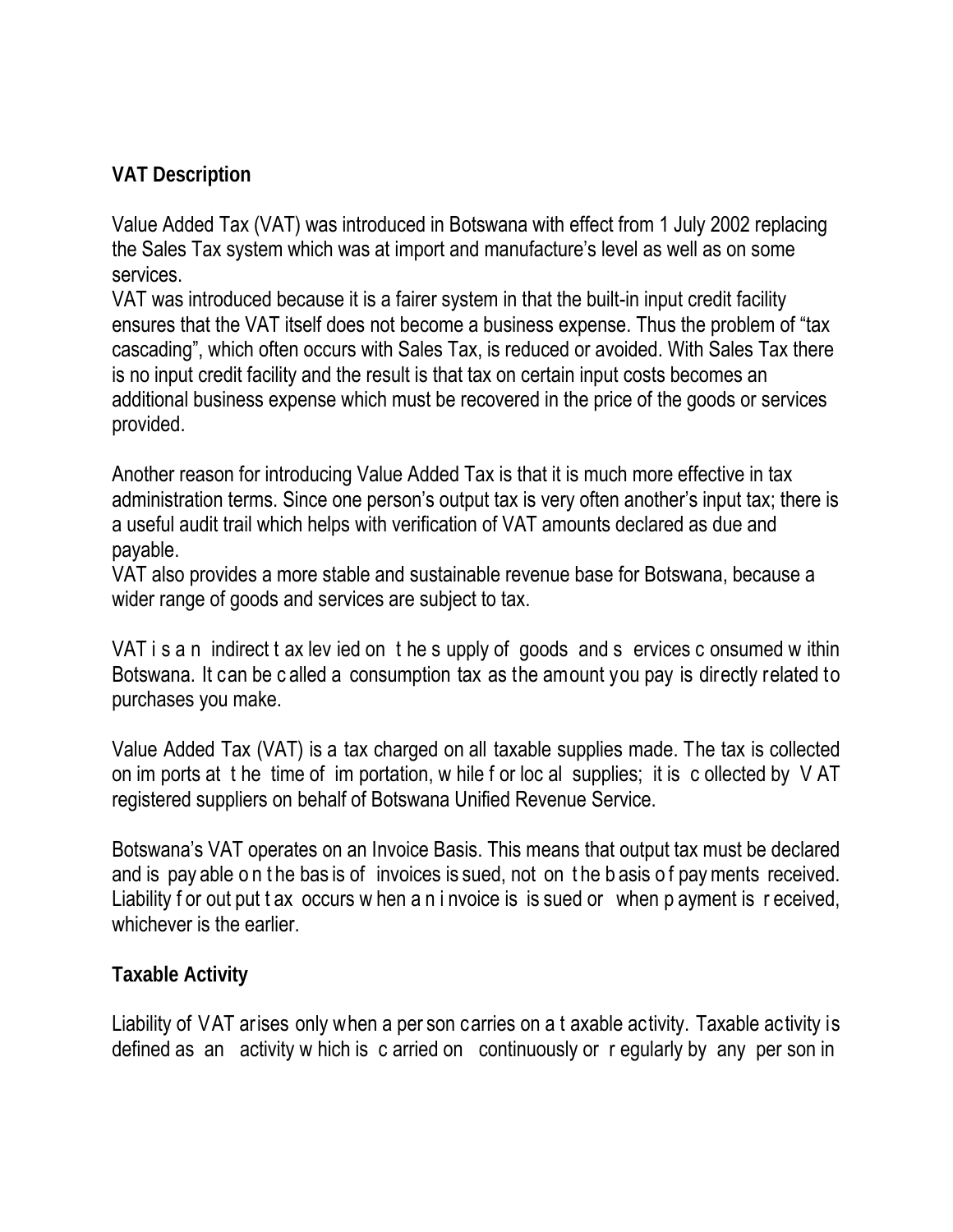Botswana, whether or not for profit, that involves the supply of goods or services to another person for consideration.

### **Taxable supplies**

A t axable s upply is any s upply of g oods or s ervices by a V AT r egistered per son i n t he course or in furtherance of a t axable activity. These are defined to include a wide range of business t ransactions, including *importing* or *exporting*, t rading, m anufacturing, pr oviding professional s ervices, entertainment or p ersonal s ervices, pr ovision of elec tricity, g as or water supplies, and goods or services provided by clubs or societies.

Taxable s upplies d o n ot inc lude hob by ac tivities, pr ivate s ales of per sonal or domestic goods, services provided by an employee to an employer for a wage or salary, and exempt supplies.

Taxable supplies include both standard rated supplies and zero rated supplies. *Standard rated supplies* are supplies that attract VAT at the rate of 12%. *Zero rated supplies* are those that attract VAT at the rate of 0%.

Zero rated supplies are outlined in the First Schedule to the Value Added Tax Act and t he some of the examples are:

- Millet grain, millet meal, wheat grain, maize cobs, flour, sugar, maize meal and sorghum meal in their natural state and not mixed with other products;
- Goods and services exported from Botswana;
- International Transport services;
- Paraffin, petrol, diesel; etc.

#### **General Rule for:**

**Time of supply** – the earlier of an invoice being issued or payment received. **Value of supply** – Where the consideration is in m oney, the amount of money and where the consideration is not in money, the fair market value (FMV).

#### **Consideration**

Consideration m eans t he t otal am ount in m oney or k ind, paid or p ayable (including any deposit on any returnable container) for the supply or import of goods. It includes: duty, levy, fee, any charge except tax paid or pay able, reduced by any price discounts or rebates allowed.

Consideration does not include: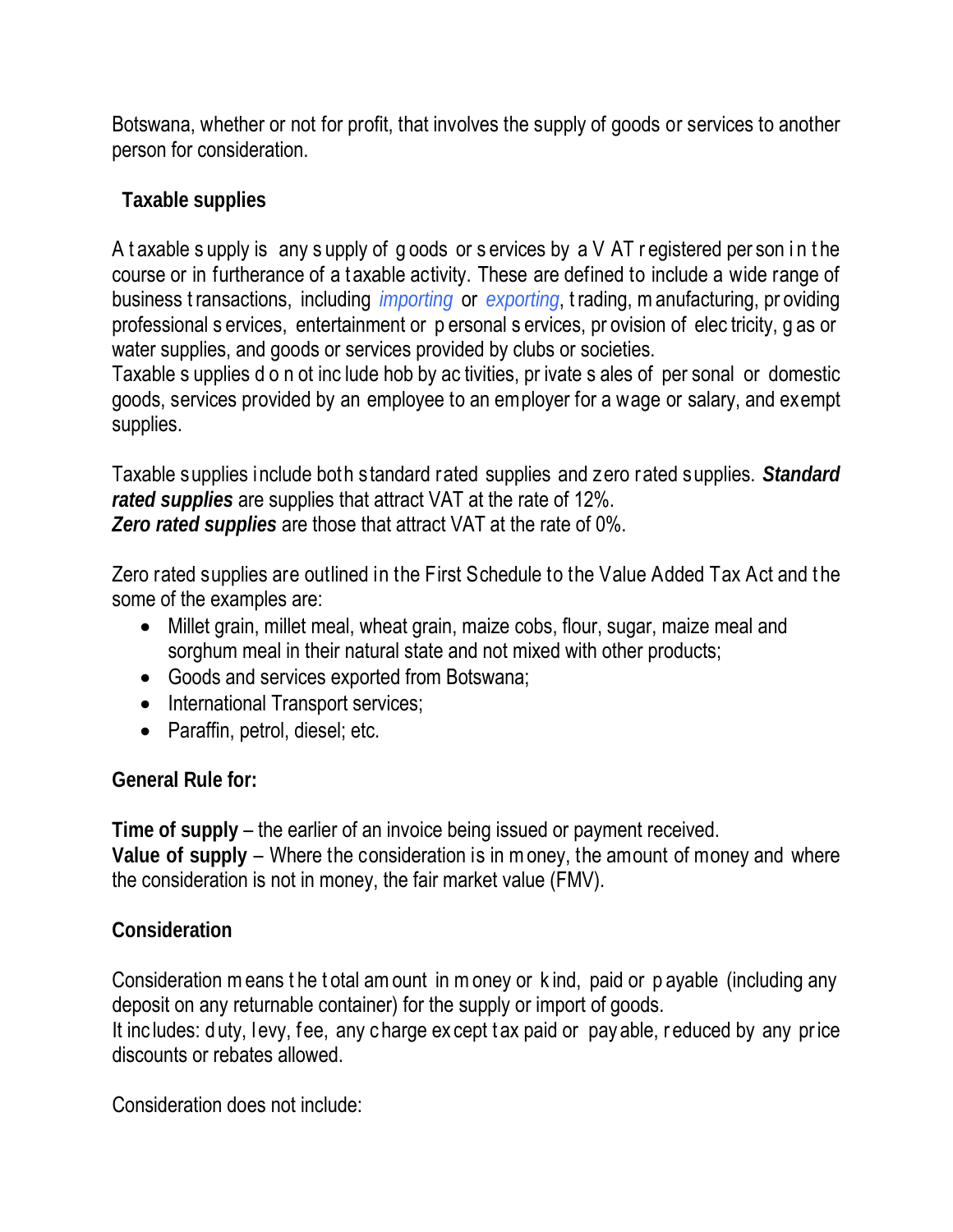- (a) any cash payment made by a per son as an un conditional gift to an as sociation not for gain; or
- (b) a deposit, except a deposit on a returnable container unless that deposit is forfeited.

# *Exempt Supplies*

Exempt supplies are not subject to VAT and are not counted as part of a per son's taxable turnover. If a per son makes only ex empt s upplies he c annot be r egistered f or V AT purposes. Exempt supplies are outlined in the *Value Added Tax (Exemption) Regulations* as read with section 11 of the VAT Act.

The main exempt supplies for VAT purposes are as follows:

- Financial, Educational and Medical Services;
- Long term residential letting (including provision of hostel accommodation on a nonprofit basis);
- Leasing or renting of land for erecting a dwelling: and
- Prescription drugs.

# *Registration*

Any person making taxable supplies with a v alue of more than P500, 000 per annum must register for VAT purposes. Similarly, a per son is required to register for VAT if he k now, or believe, that the value of his taxable supplies in the next 12 month period will exceed P500, 000 per annum.

# **Input Tax**

This is V AT paid to locals uppliers or on i mported goods subject t o V AT. For a V AT registered per son, I nput T ax is c redited ag ainst " Output T ax", w hich t he V AT am ount is charged on taxable supplies made by the person.

For s omebody m aking m ixed s upplies ( i.e. b oth ex empt and t axable s upplies), inp ut t ax credits are allowed only for those inputs used to make taxable supplies, an appor tionment method ac ceptable to the C ommissioner G eneral of B otswana Unified R evenue S ervice must be us ed to alloc ate the input tax c redit bet ween ex empt and t he taxable s upplies. However, where taxable supplies purchased as input represent more than 90% of the total purchases, a credit for all the input tax can be taken.

Input tax credit can ne ver be t aken for input related ex clusively to the making of exempt supplies.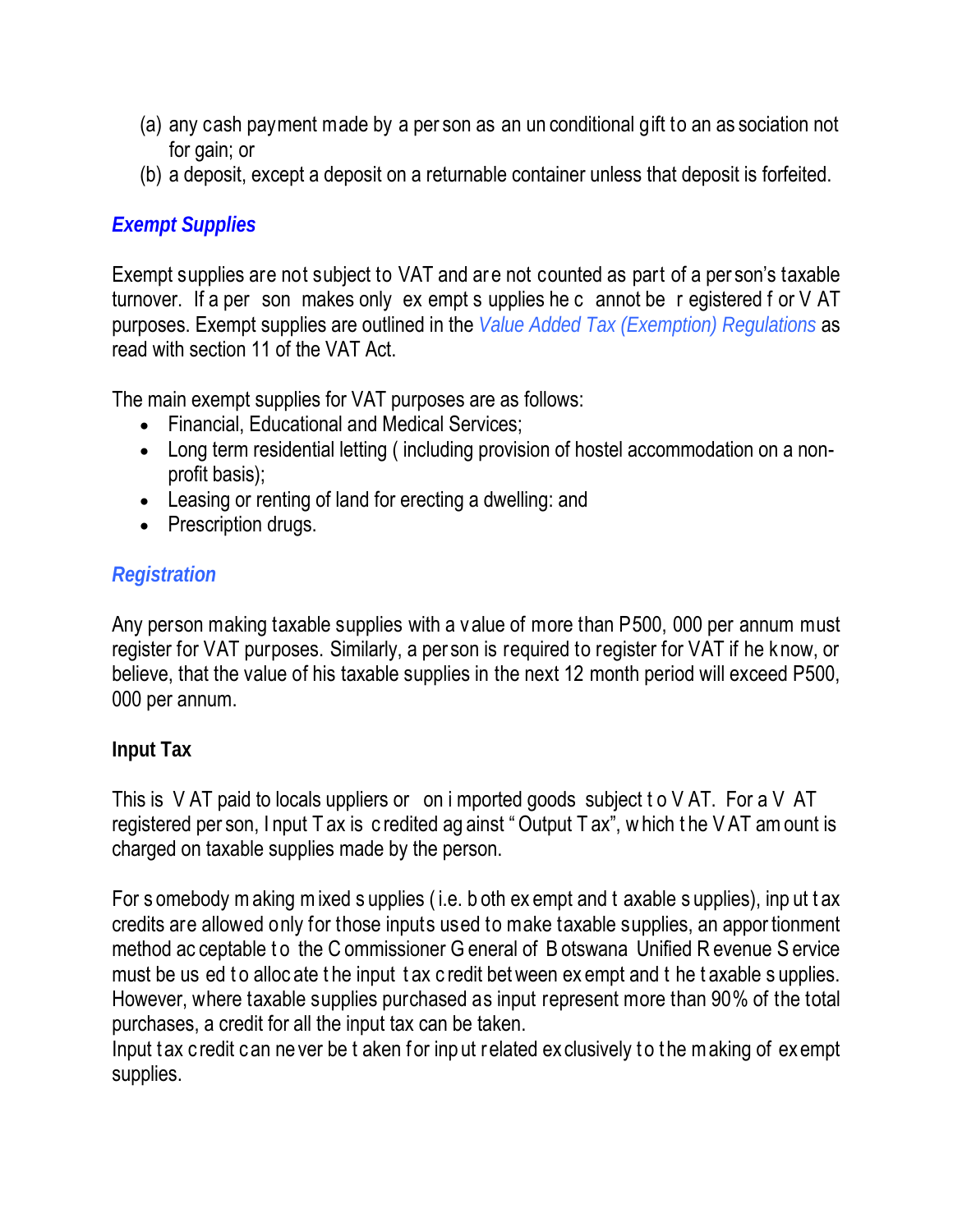*Example of apportionment:* Electricity consumed in a b uilding used for both commercial and residential. Total area 1000 square metres Commercial area 600 square metres Electricity bill P5500.00 VAT inclusive VAT claimable will be: P589.29 \* 600 /1000 = P353.59

# **Notional Input Tax**

This is input tax claimed by a r egistered per son on s econd hand goods ac quired from a non- registered person.

*For example*: A motor dealer purchases second hand motor vehicle from a non- registered person for a price of P66 000.00. The notional input tax claimable will be:

• P66,000\*12/112=P 7071.43

# **Output Tax**

This is tax charged by a registered person on taxable supplies.

*For example*: Sale of a computer:

| Price                       | P <sub>10</sub> , 000 |
|-----------------------------|-----------------------|
| Add Vat at 12% (output tax) | P 1,200               |
| Total price                 | P <sub>11,200</sub>   |

**Tax Invoices**

Every VAT r egistered per sons m ust is sue t ax inv oices f or ev ery s upply m ade to a VAT registered customer.

A Tax Invoice must contain the following;

- The words "Tax Invoice" clearly indicated on top;
- The name, address and VAT-registration number of the supplier;
- The name, address and VAT-registration number of the person receiving the supply if registered;
- The date of issue and the serial number;
- A clear description of the goods or services supplied;
- The quantity or volume of the goods or services supplied; and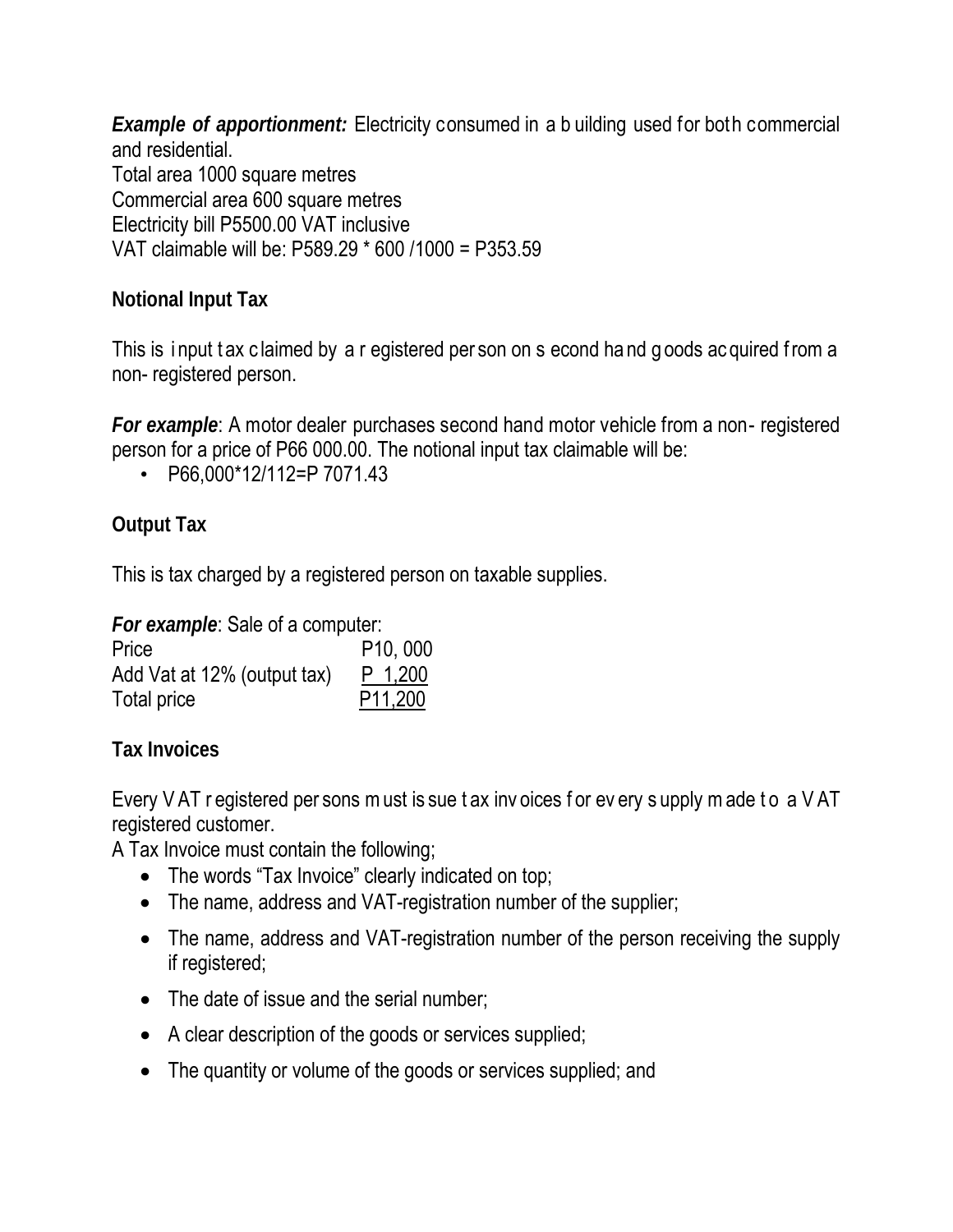• The consideration for the supply, the VAT due and t he consideration including the VAT due.

[Note: It is also acceptable for a Tax Invoice to indicate the total VAT-inclusive cost of a supply, but in this case, it must be c learly indicated that the price shown is inclusive of Vat at 12%]

The style and the layout of the invoice is to be determined by the registered person but they must include the details specified above.

**Tax Debit Notes and Tax Credit Notes**

Tax Debit and Credit Notes must also be is sued, clearly designated as such and providing much the same det ail as a T ax I nvoice, when supplementary charge is made or when a reduction in the amount charged or due is agreed between a seller and a buyer.

**Non-deductible Input Tax** 

Input tax in some purchases is not allowed as input tax credit, even if the inputs are directly related to the making of taxable supplies. These are dealt with in section 20 of the Value Added Tax Act.

These include VAT paid in respect of:-

(a) The pur chase, leas e o r hir e of a pas senger v ehicle, unles s a person is in t he business of dealing in, or hiring, such vehicles, and t he vehicle was acquired for the purposes of such business;

[Note: A passenger vehicle in this context means a vehicle designed or adapted to seat up to nine persons and includes a double-cab vehicle.]

- (b) Entertainment expenditures, unless a person is in the business of providing
	- (i) entertainment and t he s upply r elates t o t he pr ovision of t axable supplies of entertainment in the ordinary course of the business; or
	- (ii) taxable s upplies of t ransportation s ervices a nd t he ent ertainment is provided to passengers as part of the transportation service;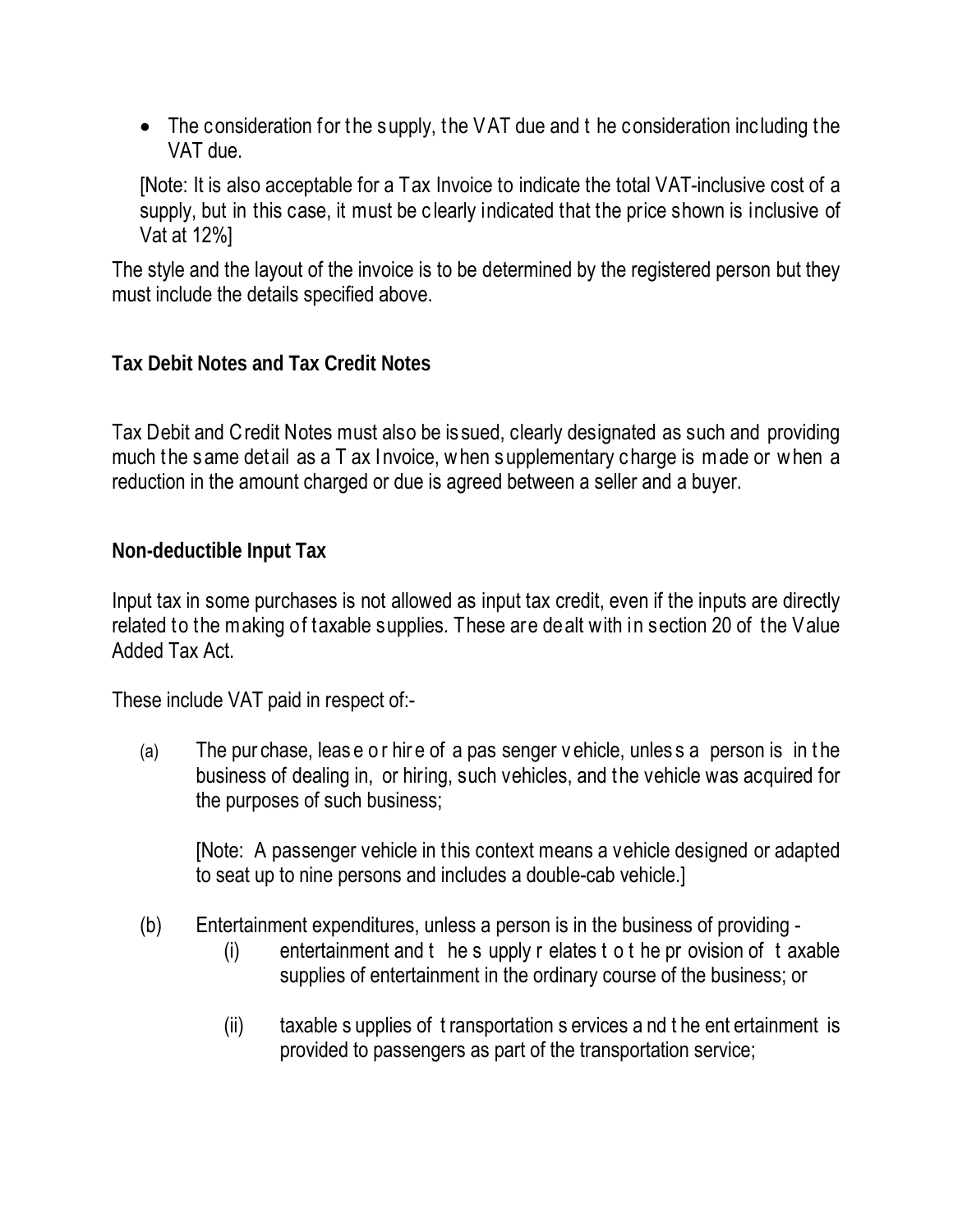[Note: E ntertainment for the purpose of denying input tax credit includes food, drink, tobacco, accommodation, hospitality or recreational activity].

(c) Fees or s ubscriptions paid in r espect of m embership in a c lub, as sociation, or society of a sporting, social, or recreational nature.

#### **VAT Filing and** *Payment* **obligations**

Every registered person must submit a *return* for each tax period, within 25 days after the end of the tax period whether or not tax is payable in respect of that period.

Where the VAT return for a month shows an excess of Output Tax, the return must be accompanied by a *payment* equal to the difference.

The completed VAT return is a declaration of the output VAT charged / collected, and the VAT on input s t hat a r egistered per son is entitled t o c laim as c redits. The dif ference between these two totals represents the VAT due t o BURS or the VAT due to him as a refund.

- Where output tax exceeds input tax for a period, payment of the excess must be made at the same time as the VAT return is submitted.
- Where input tax for a period exceeds the output tax, the excess represents a refund claim.

Once a person is registered for  $VAT$ , he must file regular returns, even for a tax period which he had no liability for VAT.

#### **Category and Tax Period**

The minister may by regulations, authorize a different tax period for specific categories or classes of registered persons.

Once a person is registered, he is allocated a particular *category* of tax period; either A, B or C depending on the annual turnover.

Registered persons in category A and B submit every two months while those in Category C submit monthly.

#### **Record Keeping**

A r egistered per son is r equired to keep the original r ecord of all goods an d services supplied to him as well as copies of all supplies made to him. The records must be kept in Botswana and must be in either English or Setswana.

The following must be kept for at least 7 years after the period to which they relate:-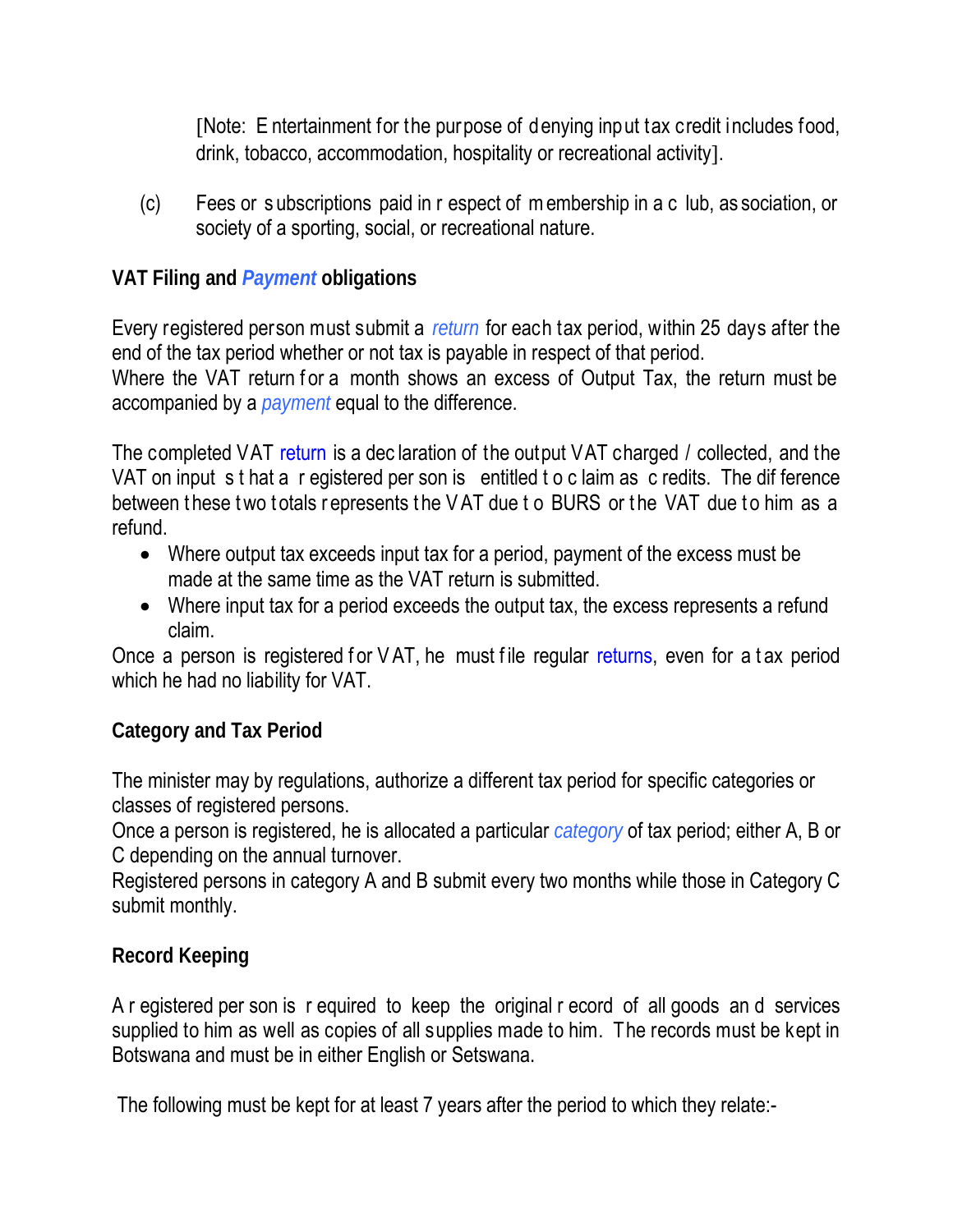- Original tax invoices, tax credit and debit notes received.
- A copy of all tax invoices, tax credit and debit notes issued
- Documents to show all supplies of goods and services made and received;
- Invoices, Debit Notes and Credit Notes issued and received;
- Deposit slips and bank statements;
- Cash till tapes/records;
- A record of cheques issued;
- Receipts issued:
- Documents relating to import and export transactions;
- Stock records:
- Evidence to support applying a Zero-rate to supplies made;
- Documents or records to confirm transactions or entries in books of accounts.

Every registered person must have a Tax Invoice to support claims for input tax deducted. Without an I nvoice (which m ust als o c omply with t he r equirements), t he input t ax c redit cannot be deducted.

#### **Pricing and Costing**

# **(i) Pricing**

- Any price charged by a registered person in respect of a taxable activity is deemed to include VAT.
- Prices quoted or advertised for taxable supplies should always be VAT inclusive.
- If a r egistered person quotes a pre-tax price, the amount of VAT due and the VAT inclusive price must be shown or displayed with equal prominence or impact.

# **(ii) Costing**

• A registered person has to exclude the Input tax in the determination of the price.